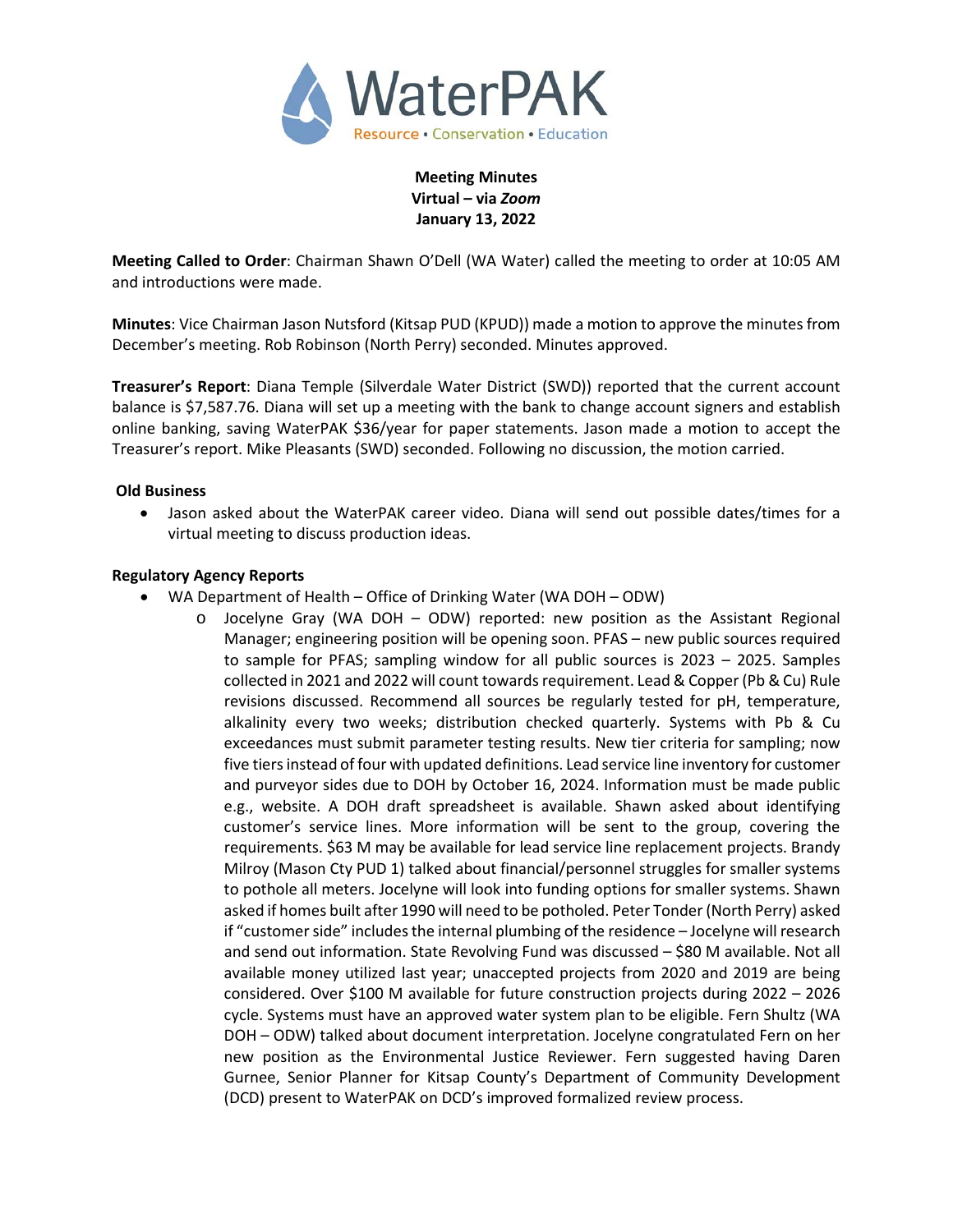- Kitsap Public Health District (KPHD)
	- o Melina Knoop (KPHD) reported: Sanitary surveys this year; new staff training
- Department of Ecology
	- o No report

# **Task Force Reports**

- Public Outreach *(Primary Contact: Lisa Campbell, lisa.campbell@ci.bremerton.wa.us)*
	- o Diana reported: Home & Garden Expo scheduled for May 13 15. Member participation unlikely at this time. Alternative suggestions discussed, including an un-occupied booth to display literature and giveaways. Discussion has been tabled until February meeting. Diana will contact Expo officials with questions and report at the February meeting.
- Legislative *(Primary Contact: Mike Pleasants, mpleasants@swd16.org)* 
	- o Mike reported: WWUC new session began last week; short session with a few priorities. Lead WWUC contact will change in 2023. Fern asked about a recent Receivership. Jocelyne clarified.
- Conservation *(Primary Contact: Diana Temple, dtemple@swd16.org)*
	- o No report
- Cross-Connection Control *(Primary Contact: Courtney Little, [c.little@northperrywd.org\)](mailto:c.little@northperrywd.org)*
	- o Rob reported that North Perry will be appointing someone to the Public Outreach/Conservation Taskforces.
- Mapping/GIS *(Primary Contact: Jim Hershberger, jhershberger@calwater.com)*
	- o Katrina Harris (KPUD) reported some challenges experienced with browser updates. Rob asked to join the taskforce.
- Shared Resources *(Primary Contact: Andrew Cook, operations@northperry.org )*
	- o Shawn reminded the group that having multiple utilities involved on a schedule (e.g., tank cleaning) lowers the cost. Christy Shipman (City of Bainbridge Island (COBI)) mentioned COBI's new cellphone-like meter reading devices. Discussion ensued.
- Emergency Management *(Primary Contact: Jeannie Screws, jscrews@swd16.org)*
	- o Brandy talked about the challenges Mason PUD 1 experienced during the recent snow storm. Discussion ensued.

## **Meeting Topics**

- Presentations for 2022
	- o Jim Hershberger (WA Water) suggested presentations by vendors and program developers. Shawn suggested Emergency Operation Centers. Mike recommended local suppliers present to the group on new technologies and products, such as meter reading devices. Discussion ensued.
- Email distribution list
	- o Diana will be consolidating the email distribution list. An email will be sent out soon, asking for response.
- Staffing shortages
	- o The group discussed staffing shortages. Few applicants and/or qualified personnel. Shawn reminded the group about ERWOW's Apprenticeship Program. Discussion ensued.
- WaterPAK funds
	- o Jason recommended the Public Outreach Taskforce look into updating booth display components in preparation of future events. Discussion ensued. Jason made a motion to suspend the 2022 dues invoices until April, where fund utilization can be further reviewed and discussed. Mike seconded. Motion carried.